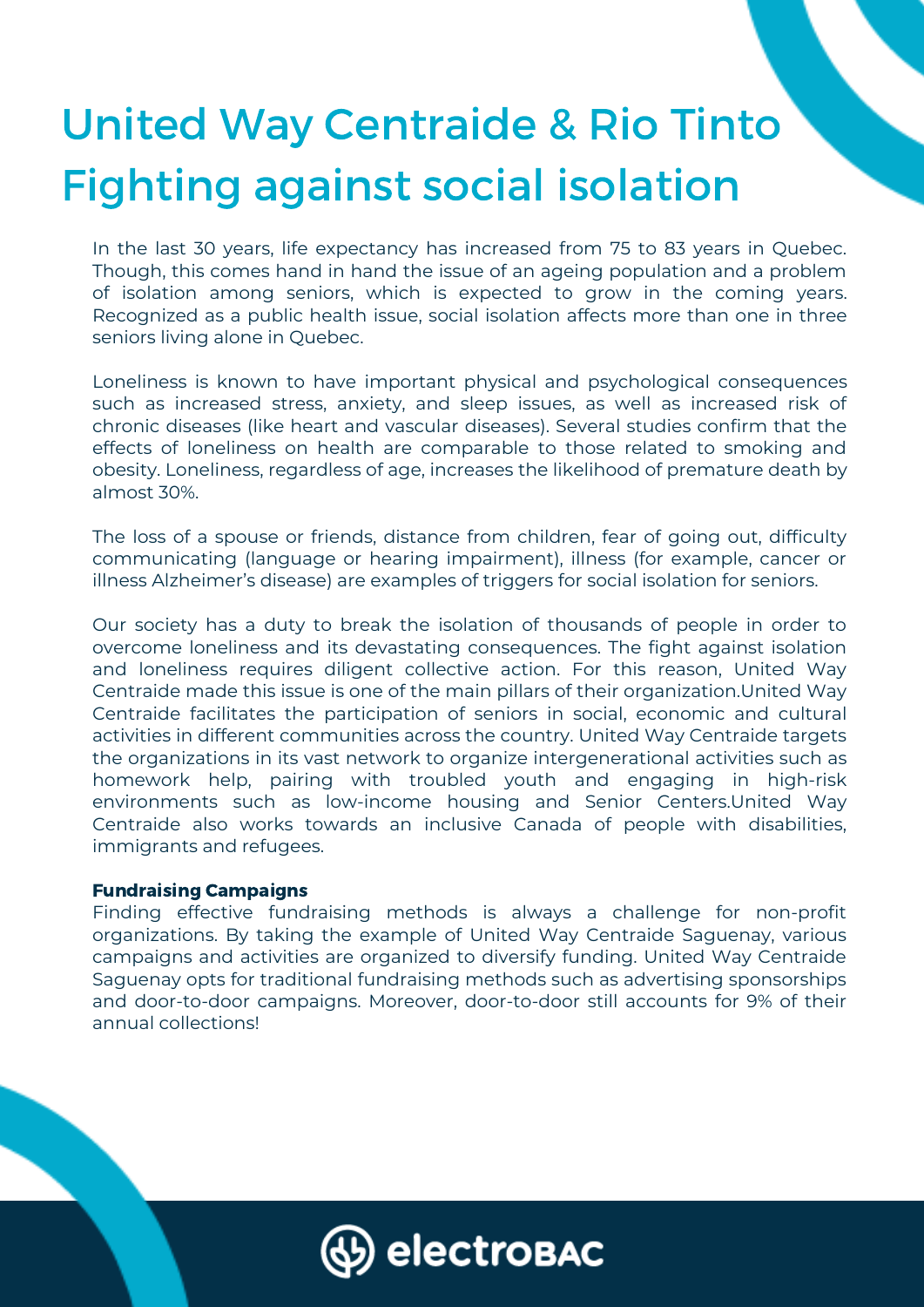In addition to more traditional methods, United Way Centraide Saguenay uses innovative ways to finance the various organizations in its region. Many awareness and solicitation activities are held in different workplaces. In addition, through agreements with different companies, donations are collected directly from the salaries of participating employees and donated to United Way Centraide. Finally, United Way Centraide receives donations through various corporate initiatives that are sometimes out of the ordinary. For example, Rio Tinto used the value of their old corporate cell phones as a fundraising tool. Indeed, Electrobac, which specializes in the recovery and secure disposal of electronics, is working with Rio Tinto to give cell phones a second life. The funds generated through the service are donated to United Way Centraide Saguenay.

In 2018 alone, a total of \$11,000 was raised and donated to United Way Centraide Saguenay through Rio Tinto's and Electrobac's partnership.

Moreover, Rio Tinto is the largest partner of United Way Centraide Saguenay. The mining company has been involved in United Way Centraide Saguenay's fundraising campaigns since 1980. Rio

### Donations to United Way Centraide have a real impact

\$130 - 10 seniors learn to use the Internet to communicate with loved ones through an 8-week workshop.

\$260 - 10 people close to a person suffering from a mental illness follow a 10-week training course to better support them.

\$520 - 7 young people living with an intellectual disability benefit from 4 adapted training sessions in order to participate in a sports challenge.

\$1,200 - 95 immigrant children participate in activities of awakening to reading accompanied by their parents.

\$2,500 A community centre offering services to seniors for 2 weeks (support, daily visit, home support, and food assistance).